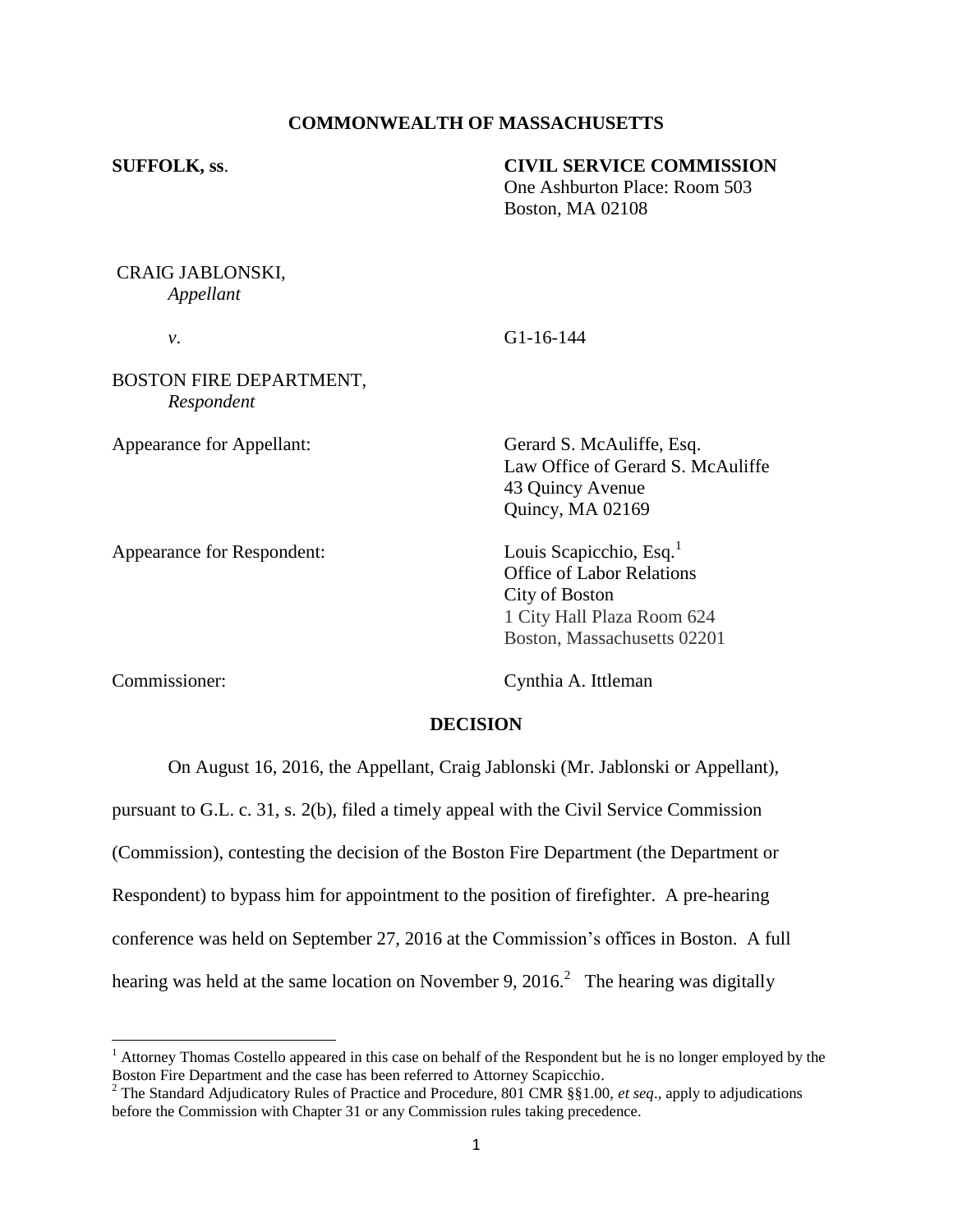recorded and both parties were provided with a CD of the hearing<sup>3</sup>. The parties submitted posthearing briefs on December 9, 2016.

# **FINDINGS OF FACT:**

Fifteen Exhibits (1, 1A and 2 through 14) were entered into evidence at the hearing at the request of the Respondent. The Appellant offered no additional exhibits and indicated that the exhibits offered by the Respondent were jointly submitted although he was not stipulating that what is in the documents is true. Based on all of the exhibits, the testimony of the following witnesses:

## *Called by the Respondent*:

■ Scott Malone, Deputy Chief, Boston Fire Department

## *Called by the Appellant*:

■ Craig Jablonski, Appellant

and taking administrative notice of all matters filed in the case and pertinent statutes, case law, regulations, policies, and reasonable inferences from the evidence; a preponderance of evidence establishes the following facts:

#### *Background*

 $\overline{\phantom{a}}$ 

1. The Appellant is a resident of Boston. He graduated from high school in Canton in 1999. After high school, the Appellant worked in general construction for a period of time. The Appellant also previously worked at the MBTA part time driving a bus for approximately six (6) months. (Testimony of Appellant)

 $3$  If there is a judicial appeal of this decision, the plaintiff in the judicial appeal would be obligated to supply the court with a transcript of this hearing to the extent that he/she wishes to challenge the decision as unsupported by the substantial evidence, arbitrary and capricious, or an abuse of discretion. In such cases, this CD should be used by the plaintiff in the judicial appeal to transcribe the recording into a written transcript.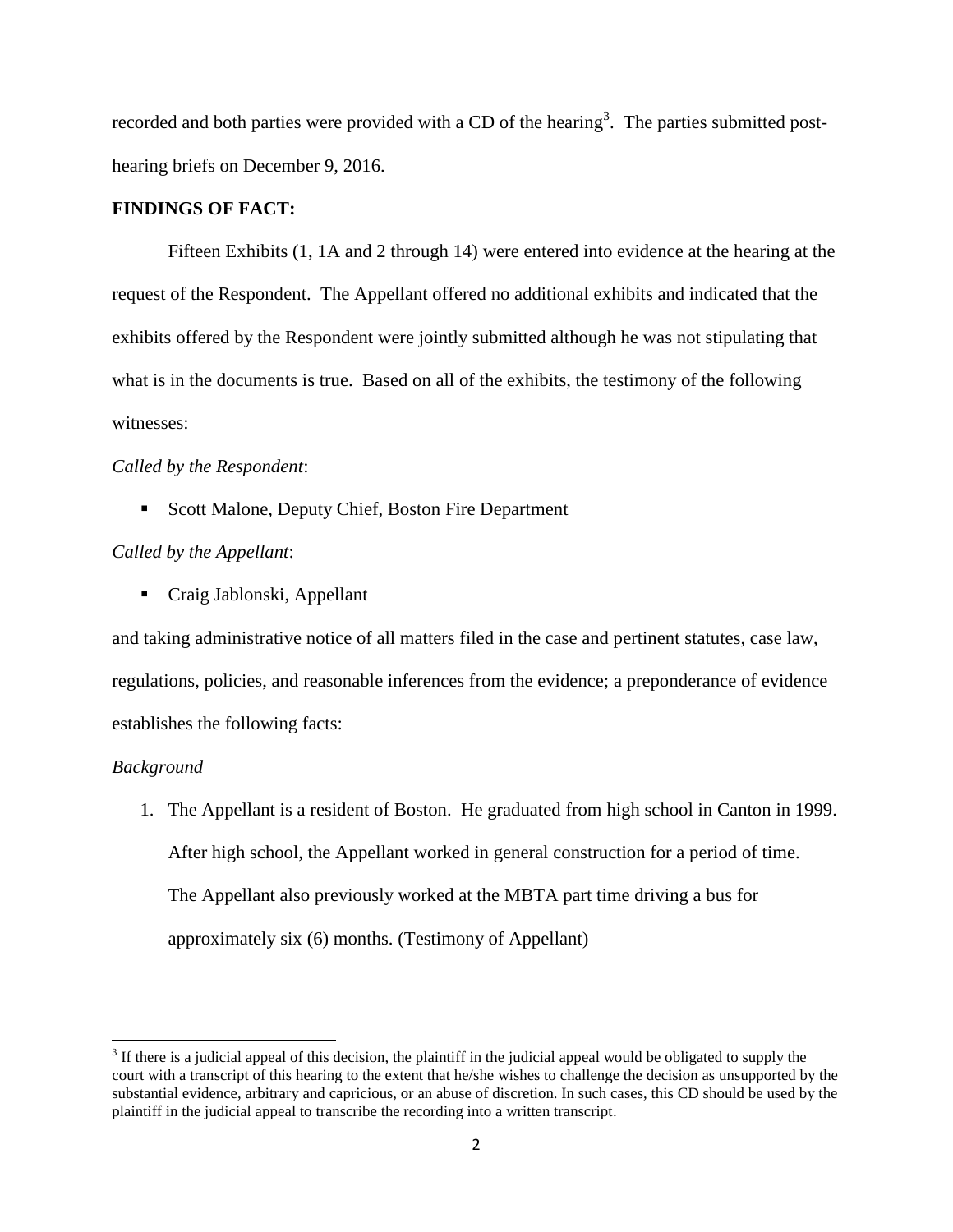- 2. The Appellant took the 2014 firefighter exam for the first time and passed it. The Appellant was ranked in the  $8<sup>th</sup>$  tie group on Certification 03286, which Certification was issued by the state's Human Resources Division (HRD) to the Respondent on October 2, 2015 to fill twenty-five (25) vacancies. (Stipulation; HRD November 14, 2018 email (from HRD Attorney Mark Detwiler, copied to parties); Testimony of Appellant) The Respondent hired twenty-five (25) candidates from the October 2, 2015 Certification, including two (2) who were in the  $9<sup>th</sup>$  tie group, below the Appellant, on the Certification. (HRD November 14, 2018 email. (Id.)
- 3. Candidates on Certification 03286, including the Appellant, were informed to go to the Respondent's orientation to sign the Certification to indicate their interest in employment. Interested candidates were given an orientation and given an employment application to complete. The Appellant subsequently completed and submitted his application on October 8, 2015, signing it, swearing that his answers to questions on the application are "true and correct in every respect". (Jt.Exs. 2, 3; Testimony of Malone)
- 4. The Appellant's completed application indicates that he served in the Massachusetts Army National Guard for six (6) years, having been deployed in Iraq from February 2003 to April 2004. He stayed in the Guard for one (1) year after he returned from Iraq. The highest rank the Appellant attained during his service was Specialist E4. In the military, the Appellant drove a truck mainly to transport troops or to escort civilians. He was also involved in various missions while deployed in Iraq. Asked in his application if there "[w]as any type of disciplinary action against [him] in the service? If yes, explain", the Appellant wrote, "I had an argument and my rank was dropped to PFC" [private first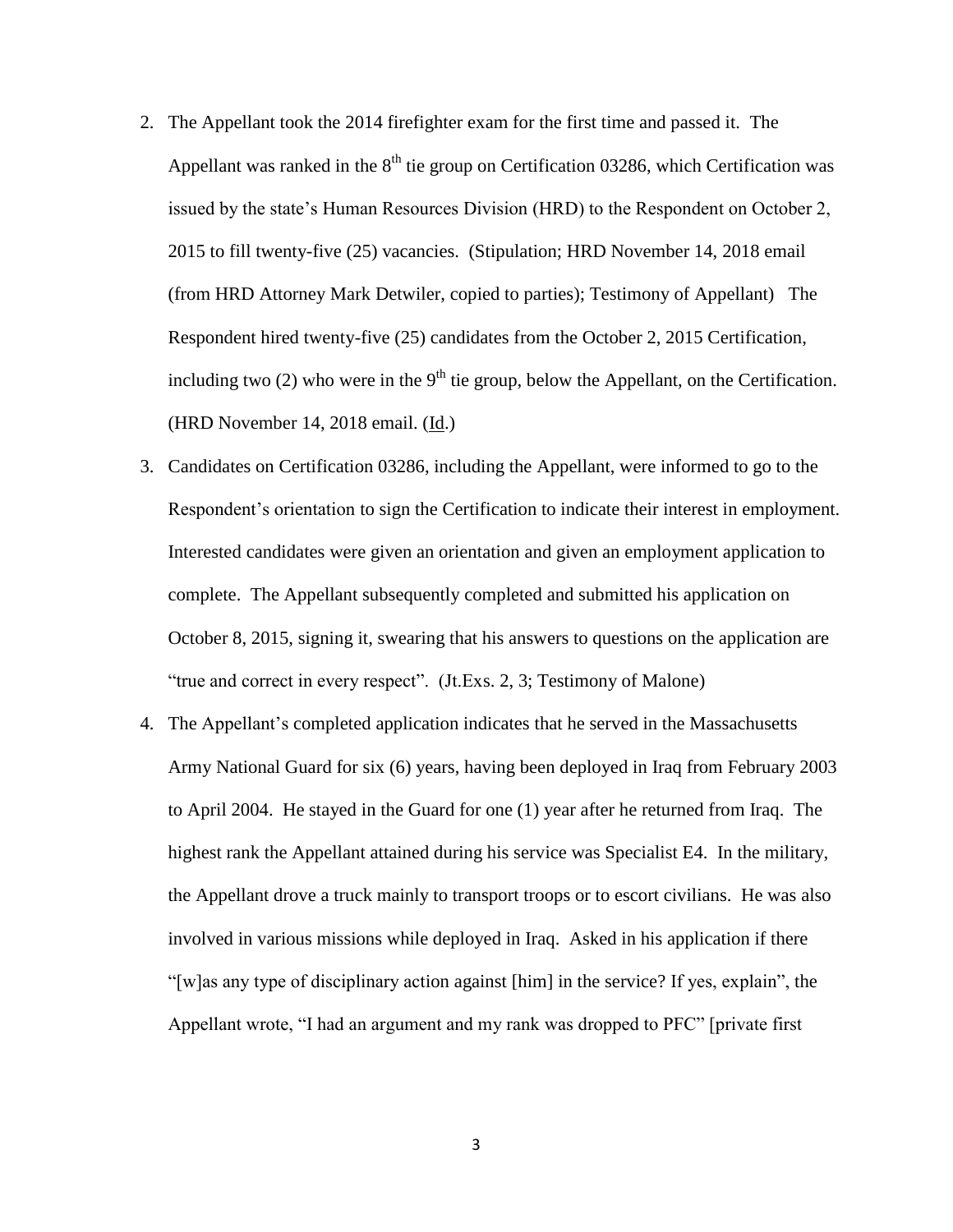class]. (Jt.Ex. 2; Testimony of Appellant) The Appellant was honorably discharged at the end of his six (6)-year term of service. He is a disabled veteran. (Id.)

- 5. The Appellant indicated on his application that he worked at a utility company from 2001 to 2013. At the utility, he was an underground lineman, splicing, repairing, installing and removing underground electric cables; he also prepared safety reports and time sheets for his crew. In 2007, the Appellant received an award from the utility for informing college students renting apartments in Boston about fire hazards. (Jt.Ex. 2; Testimony of Appellant)
- 6. The Appellant's application indicates that, beginning in July, 2014, he worked at a concrete company erecting concrete forms. He was laid off in April 2015, following which he began working at a specialty commercial construction company. He was laid off from the specialty construction company in June, 2015. In October, 2015, the Appellant began work as a carpenter at a floor systems company, where he was working at the time of his bypass. (Jt.Ex. 2)
- 7. On his application, the Appellant answered "no" in response to questions asking if he had ever been convicted of a felony or a misdemeanor within the previous five (5) years "other than a first conviction for drunkenness, simple assault, speeding, minor traffic violations, affray or disturbance of the peace", or convicted of a misdemeanor "(other than a first conviction for drunkenness, simple assault, speeding, minor traffic violations, affray, or disturbance of the peace) more than 5 years ago which resulted in a jail sentence from which [he] was released within the last five years". (Jt.Ex. 2)
- 8. In response to the application question, "[d]o you possess a valid driver's license", "[h]as your license to operate a motor vehicle in this state, or any state, ever been suspended or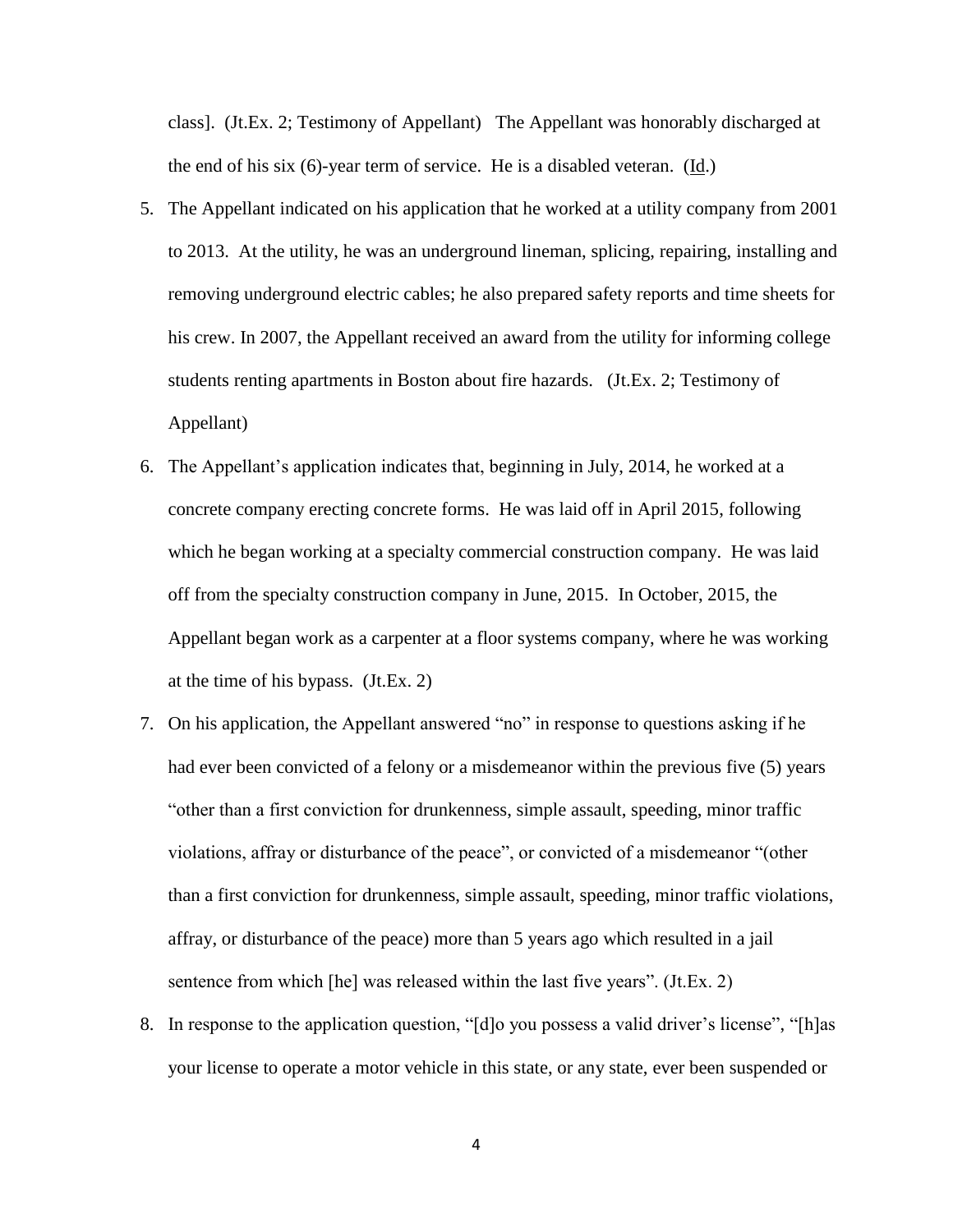revoked", and, "[i]f yes, state where and give details", the Appellant checked "yes" and wrote, "Connecticut. I refused a breathalyzer test in February 2014[.] I lost my Class A license for 1 year and Class D for 6 months[.]" (Jt.Ex. 2)

9. Asked in the Respondent's application for employment if he has "ever been disciplined or asked to resign from any job in the last seven years? If yes, supply details (continue on additional pages, if necessary)", the Appellant wrote, "I resigned from [the utility company] in 2013". (Jt.Ex. 2) The reason he resigned is that he had a driving accident in a company vehicle during a storm in Connecticut. (Jt.Ex. 5; Testimony of Appellant) There did not appear to be damage to either vehicle but the Appellant left the scene, which he recognizes was a bad decision. The other driver called the utility company about the Appellant's involvement in the accident. The utility suspended the Appellant but the suspension was removed when he resigned. He was not forced to resign but his union advised him that it was better to do so. He had no other discipline while working for the utility company. (Testimony of Appellant) In fact, the Appellant provided two (2) professional references from the utility: one (1) from a foreman and one (1) from a colleague who knew the Appellant for between eight (8) and ten (10) years each. The Appellant also listed professional references for each of the other prior employers he wrote on his application. There is no indication in the record that the Respondent's investigator contacted these professional references, nor any of the other professional references that the Appellant provided on his application. (Jt.Exs. 2, 5; Administrative Notice) If the investigator and/or the Respondent questioned the Appellant's notation on the application that he had been laid off from two (2) of the jobs he listed on the application, they could have contacted the Appellant's professional references.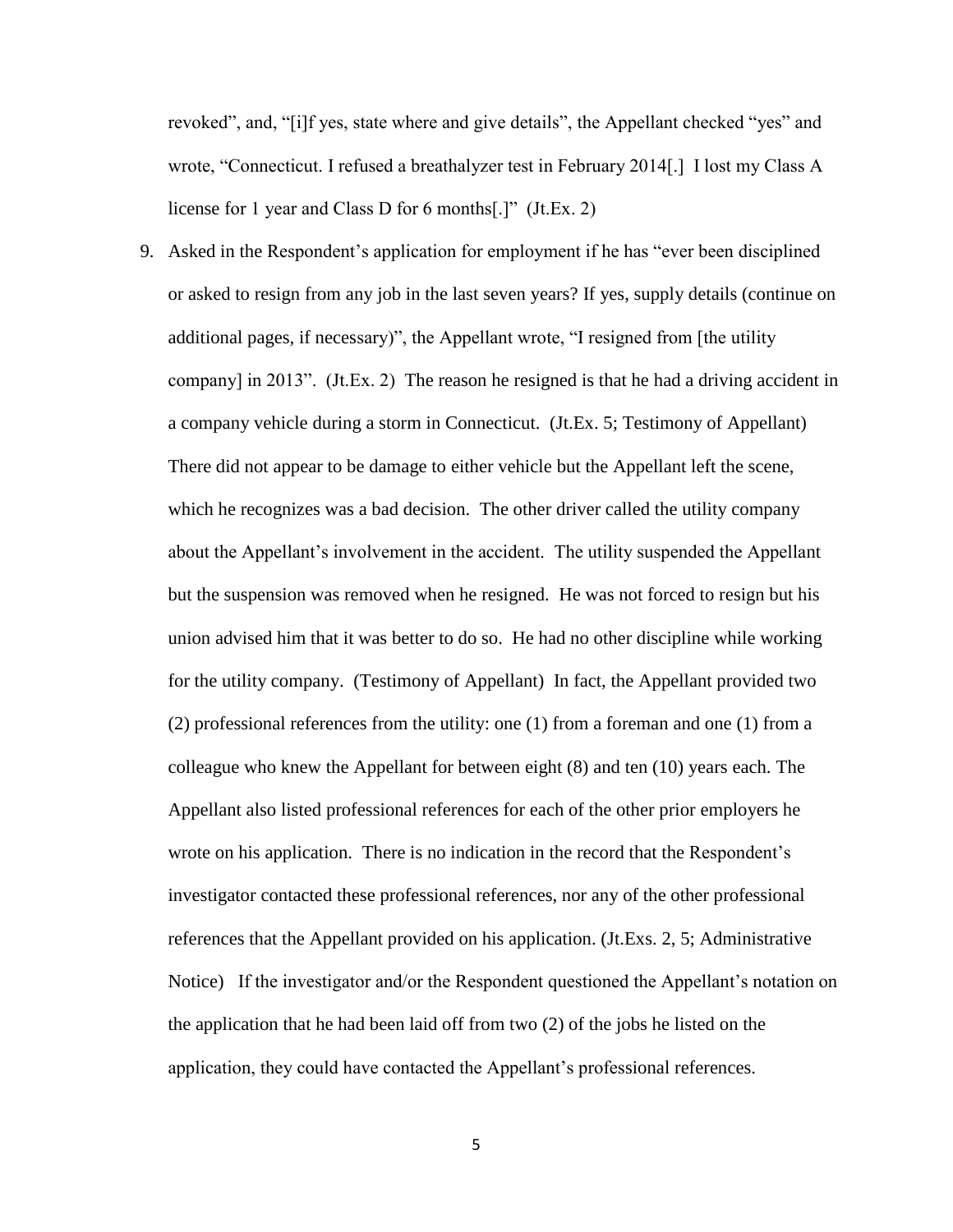- 10. Asked if his "license to operate a motor vehicle in this state, or any state, ever been suspended or revoked", the Appellant wrote, "Connecticut[.] I refused a breathalyzer test in February 2014 (sic) I lost my class A license for 1 year and Class D for 6 months". (Id.)
- 11. On October 14, 2015, the Respondent obtained the Appellant's Massachusetts RMV driving record. With respect to motor vehicle violations, the record indicates only that the Appellant refused to take an OUI breathalyzer test in Connecticut and that his CDL license was revoked for one (1) year.<sup>4</sup> (Jt.Ex. 8) At the Commission hearing, the Appellant testified that his OUI case was continued for a year, he was represented by an attorney, he reported to a probation officer for one (1) year, and thereafter the court case was dismissed. (Testimony of Appellant) $5$
- 12. On November 10, 2015, the Respondent's Office of Human Resources obtained the Appellant's Criminal Record Information (CORI). The CORI report states that in 2008 the Appellant was charged with larceny from a person, a felony, in Boston and that the "disposition type" was "non conviction". (Jt.Ex. 6) A Boston Police incident report for this charge alternatively refers to one (1) suspect and two (2) suspects. Further, it states that the victim reported that two  $(2)$  white, heavy-set men<sup>6</sup> were in a dark Tahoe, they stopped the victim and one of them punched the victim and demanded his wallet; the victim obliged. An update to the police incident report, written a couple of weeks later, states that someone who called himself "Mr. A" called the victim's father, whose phone number was in the stolen wallet, and Mr. A said he had the victim's wallet and wanted to return it. The victim's father told the victim. The victim called Mr. A and they agreed to

 $\overline{\phantom{a}}$ 

<sup>&</sup>lt;sup>4</sup> Firefighters need not have a CDL to drive fire department vehicles. (Testimony of Malone)

<sup>&</sup>lt;sup>5</sup> There are no Connecticut court records in evidence in this case.

 $6$  The Appellant was heavy-set at the time. (Testimony of Appellant)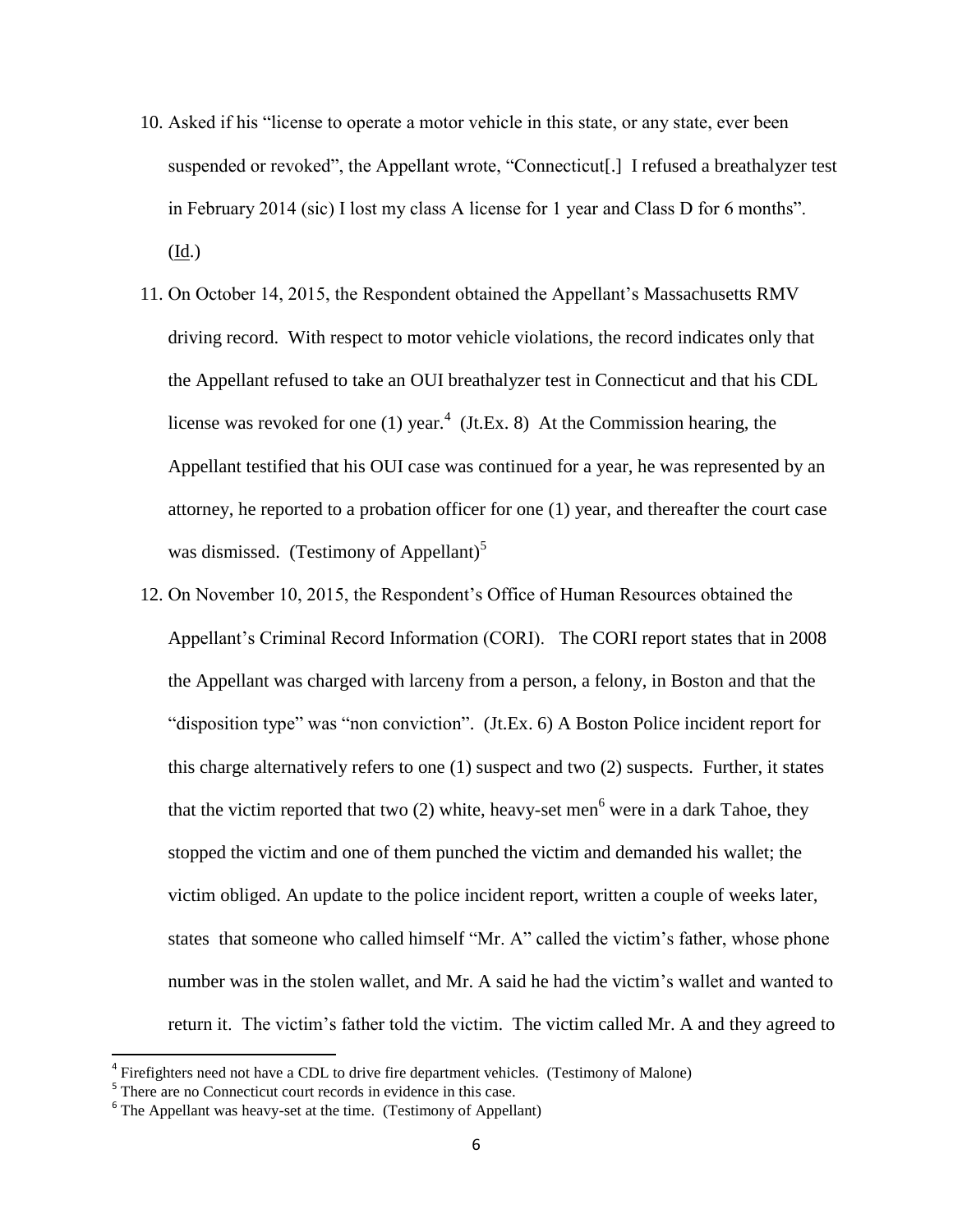meet to return the wallet to the victim. The victim informed police of this meeting and he reported that Mr. A had a distinct facial scar. Police showed the victim a number of photos and the victim stated that Mr. A, who has a distinct facial scar, was responsible for the larceny. The police sought a criminal complaint in court against the Appellant. (Jt.Ex. 7) However, the Appellant testified at the Commission that he was not present when the wallet was stolen and that it was his roommate who stole the wallet; neither he nor his roommate drove a dark Tahoe (the Appellant had a 2001 beige Lincoln Navigator at the time); the Appellant wanted to return the wallet to the victim; the Appellant's roommate went with the Appellant to return the wallet; and the criminal charge against the Appellant was dismissed when he appeared in court. (Testimony of Appellant) There is no indication whether a second suspect was identified and criminally charged. (Administrative Notice)

- 13. The Appellant's CORI also indicated that in 2001he was charged with disorderly conduct, a misdemeanor in Wrentham District Court and the "disposition type" for the charge was "non conviction". (Jt.Ex. 6) During his employment application interview by the Respondent, the Appellant indicated that the disorderly charge resulted from a fight in which he was involved at a concert in Foxboro. (Jt.Ex. 14)
- 14. Not in the Appellant's CORI but in the Boston Police Department's records, a 2005 incident summary report states that the Appellant was the victim in a fight in a Boston Bar, where he was hit in the face with a glass bottle and transported to a hospital. The suspect was taken into protective custody. The Appellant informed police he did not wish to pursue the matter in court and the case was "cleared for lack of Prosecution". (Jt.Ex. 13)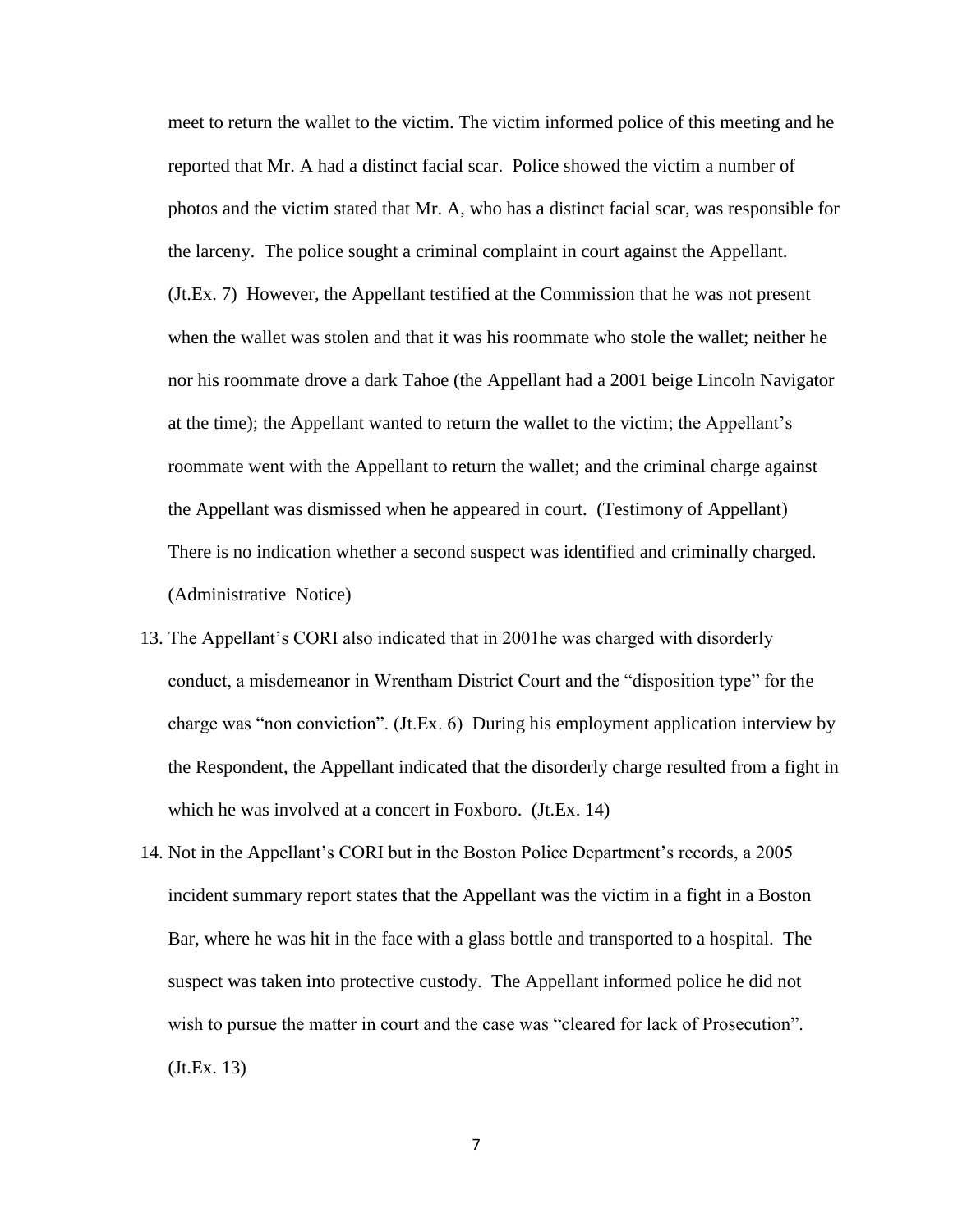- 15. After receiving the candidates' completed applications, Deputy Chief Malone asks a private investigator service to perform background checks on the candidates. The background investigation includes a home visit, and talking to the candidates' references, neighbors and employers and conducting internet searches about the candidates. Upon completion of the background investigations, the investigators meet with Deputy Chief Malone to review the information they have compiled. (Jt.Exs. 10-12; Testimony of Malone)
- 16. Private investigator Smith was assigned to conduct the Appellant's background investigation. She apparently reviewed<sup>7</sup> the Appellant's birth certificate, military discharge form (DD214), driver's license, car registration, car insurance policy, driver history from the RMV, social security card, employment history for the prior ten (10 years, two (2) years of tax records, and a credit check. (Jt.Ex. 5) The investigator's report validated the Appellant's Boston address and indicated that the investigator spoke with three (3) long term personal references, from friends or family friends, who provided very positive references, including one (1) who reported that the Appellant went into a home on fire about six (6) years earlier and he helped those inside escape before first responders arrived. The investigator's report did not indicate that the investigator contacted the Appellant's professional references, even though the Appellant provided two (2) such references with whom he had worked at the utility. (Jt.Ex. 5)
- 17. On or about December 28, 2015,the investigator concluded, in part,

l

 $<sup>7</sup>$  The investigator report has a checkmark next to each of the listed documents. However, they are not attached to</sup> the investigator's report so it is unclear if the investigator only reviewed them or obtained copies that were included in the Appellant's application file. The investigator states elsewhere in the report that it includes a documents checklist, residency inquiry notes, address summary printout, personal references/questionnaires/verifications, and employment confirmation. All of those documents appear to be included in the investigator report except the employment confirmation. (Jt.Ex. 5)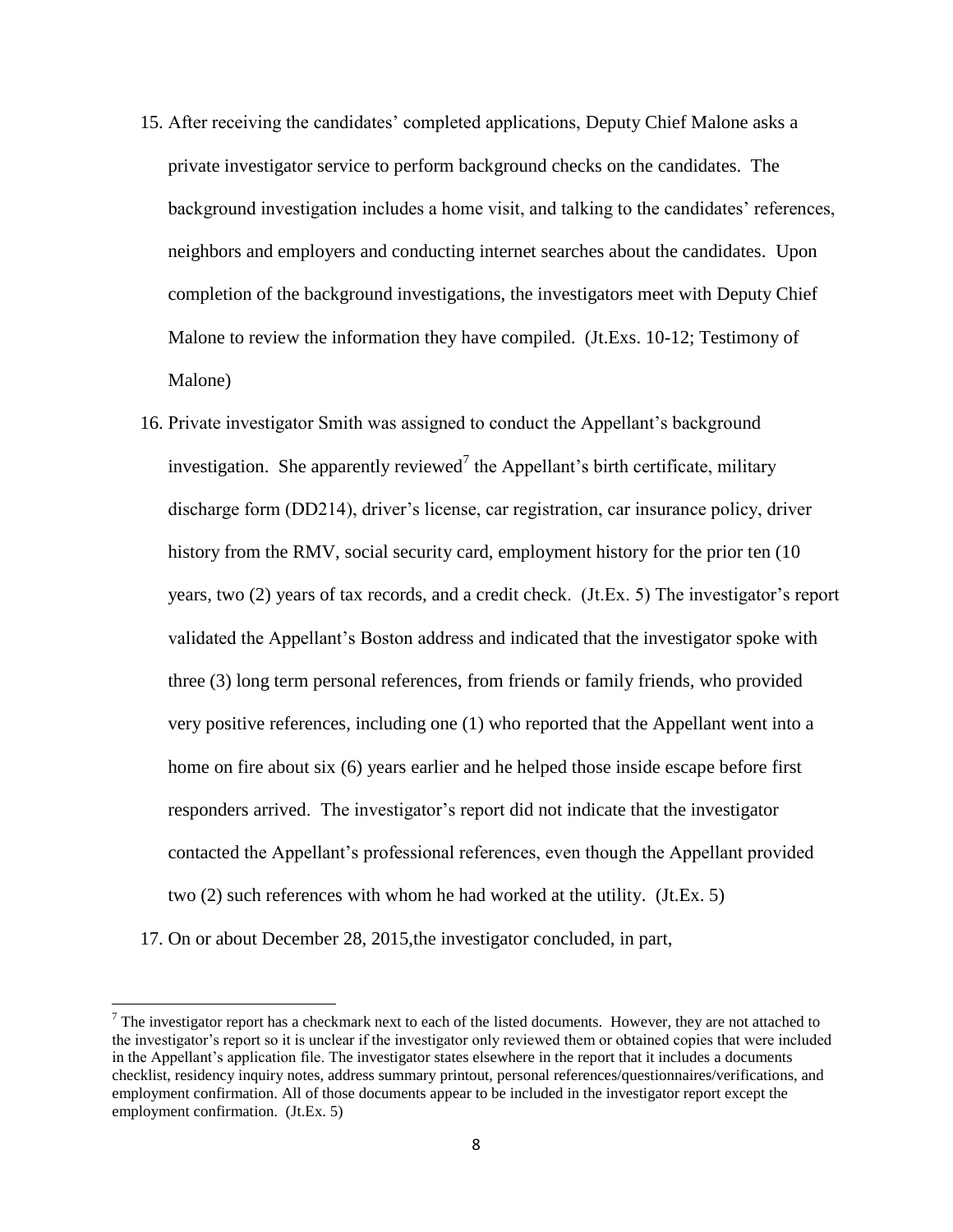Investigators met with Craig at his residence … in Dorchester which he owns & shares with his wife & young son. We confirmed his residency through our databases.

Mr. Jablonski has a laundry list of issues with respect to his candidacy, most importantly his arrest for DWI in 2014. He declined a breathalyzer but failed the field sobriety test. He informed me that the charges were dropped so further investigative efforts will be needed to confirm this … He did not deny this … We asked about his resignation from [the utility] as we were under the impression that it was due to his loss of license & that he would not be able to drive the company vehicle. I was informed by him that he was asked to resign due to an incident where he was accused of leaving the scene of an accident in 2013 while using the company vehicle. Craig denied that he left the scene but his Union Rep. suggested that resigning would be best for him. Now Craig is a laborer. To his credit, he has been able to continue to work.

He was demoted in rank while in the Military due to an argument. When asked what kind of argument he responded that it was a disagreement. He did not elaborate.

Craig … has made some bad choices ….  $(Jt.Ex. 5)$ 

- 18. At the Commission hearing, the Appellant testified that he had had a verbal argument with a Staff Sergeant while in the service but that he could not recall what the argument was about. (Testimony of Appellant)
- 19. On January 26, 2016, Dep. Chief Malone, District Chief Whelan and then-Human

Resources Director Robert Moran interviewed the candidates after receiving the background investigation information, including the Appellant, giving the candidates a chance to respond to any issues that arise as a result of the background checks. The interviews lasted approximately one-half hour, although the Appellant's interview may have lasted a bit longer. In the interviews, candidates were asked to answer six (6) questions and their responses were rated from poor to excellent (1 to 5). The questions were: 1) "[w]hy do you want to become a firefighter?[;] 2) [t]ell us some history that you know regarding the BFD? [;] 3) [t]ell me about a work emergency or crisis of some kind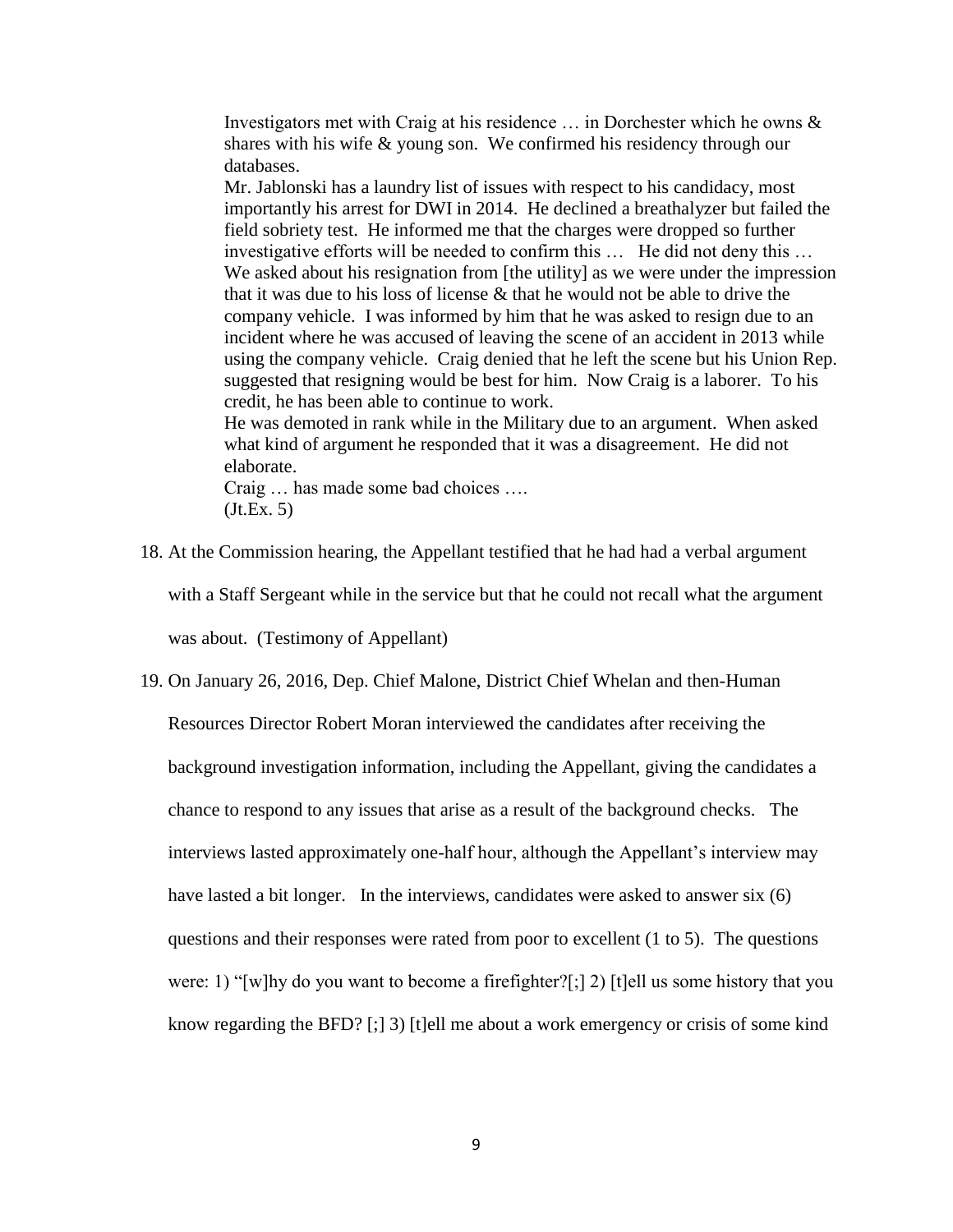in which you were involved. What was your role? What did you do?[;]  $4)^8$  [t]ell me a time when you set specific work goals for yourself. How did things turn out?[;] 5) [w]hat technical skills or other qualities do you bring to the position?[;] 6) [h]ow can you convince us that you will not be sent back to the Personnel Department because the trainers from the FA said you are not acceptable?" (Jt.Ex. 10) The interviewers made notes on the list of questions regarding the candidates' responses. In response to question 1) the interviewers noted that the Appellant said that he wanted to be a firefighter to help people, be a role model for his son and for the brotherhood in the fire department. In response to question 2) the interviewers noted that the Appellant answered, in part, that he has many friends and a brother in the BFD. In response to question 3) the interviewers noted that the Appellant said that while in the military an IED exploded next to his truck and he checked others for injuries and the truck for damage. In response to question 4) the interviewers wrote that the Appellant said that he wanted to be a good role model for his son. In response to question 5) the interviewers noted that the Appellant said he has hydraulic tools and carpentry skills. In response to question 6) the Appellant answered that he is driven to succeed. Dep. Chief Malone's scoring on the question sheet gave the Appellant a score of 24 (out of 30 total points), marking the Appellant's answers to every question as a 4 ("good"), which Dep. Chief Malone considered an average score. The interview notes of the other two (2) interviewers are not initialed so it is unknown whether Mr. Moran or Dis. Chief Whelan wrote the notes on the question sheets but one (1) of them gave the Appellant a score of 23; the other interviewer did not score the Appellant. One (1) of the other two (2) interviewers wrote some of the Appellant's employment history, including his job at the utility, on the sheet of questions. The third

 $\overline{\phantom{a}}$ 

 $8$  The questions are numbered incorrectly as follows: 1), 2), 3), 4), 4), 5), which total six (6) questions.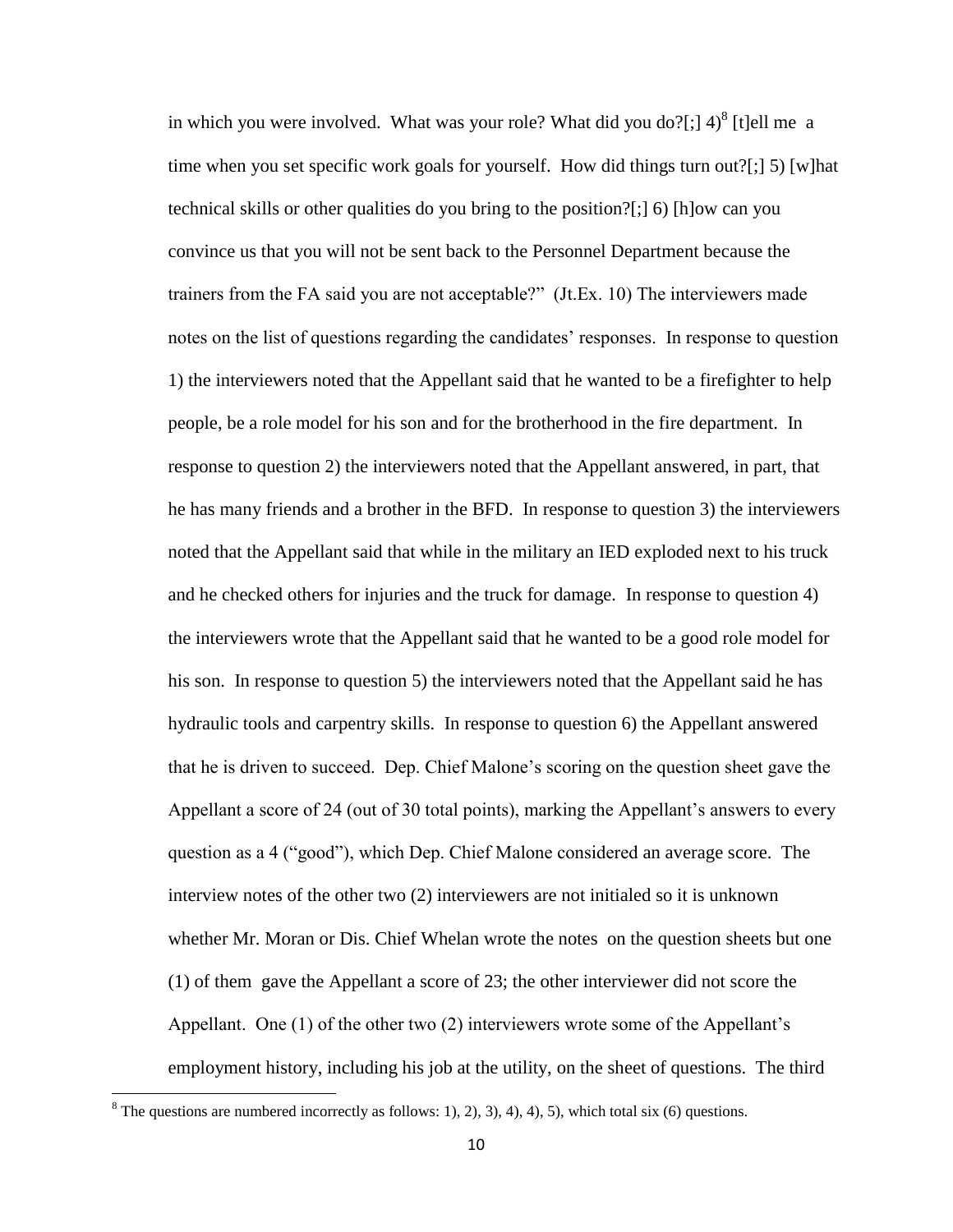interviewer made notes on the question sheet stating, in part, that the Appellant joined the

National Guard, left a vehicle in an accident, that a charge against him had been

dismissed, he "lost CDL for refusal", his vehicle's "break link broke", there were two (2)

bar room incidents involving the Appellant, and the Appellant had been a member of the

Carpenters' Union. (Jt.Exs. 10-12; Testimony of Malone)

20. On a separate piece of paper, Dep. Chief Malone also took other notes at the Appellant's

interview indicating that:

the Appellant resigned from the utility in 2013 after he left the scene of a car accident when he was driving a company vehicle;

the Appellant was involved in an OUI for which he was prosecuted, although the Appellant told the Respondent's interviewers that the accident was caused by a broken brake line and he used the emergency brake to try to stop; that he drank alcohol prior to being stopped for the OUI, that he knows there is a zero alcohol tolerance for CDL drivers like him and that he knew that he could not pass the breathalyzer test;

the Appellant denied he was the robber in 2008 and Dep. Chief Malone wrote "not truthful";

the Appellant had been in a fight at a concert in Wrentham and in a fight at a bar in a different place where he was hit with glass; and

"NO". (Jt.Ex. 9)

A Boston Police department incident summary report about the 2005 fight indicates that

the Appellant was a victim and that he informed police he did not wish to pursue the

matter in court. (Jt.Ex. 13) The Respondent did not rely on the 2005 incident to bypass

the Appellant, although the 2005 incident summary report is included in the

Respondent's exhibits. (Jt.Ex. 14)

21. By letter dated June 24, 2016, Fire Commissioner Joseph Finn (Commissioner Finn) informed the Appellant that he was being bypassed. The reasons Commissioner Finn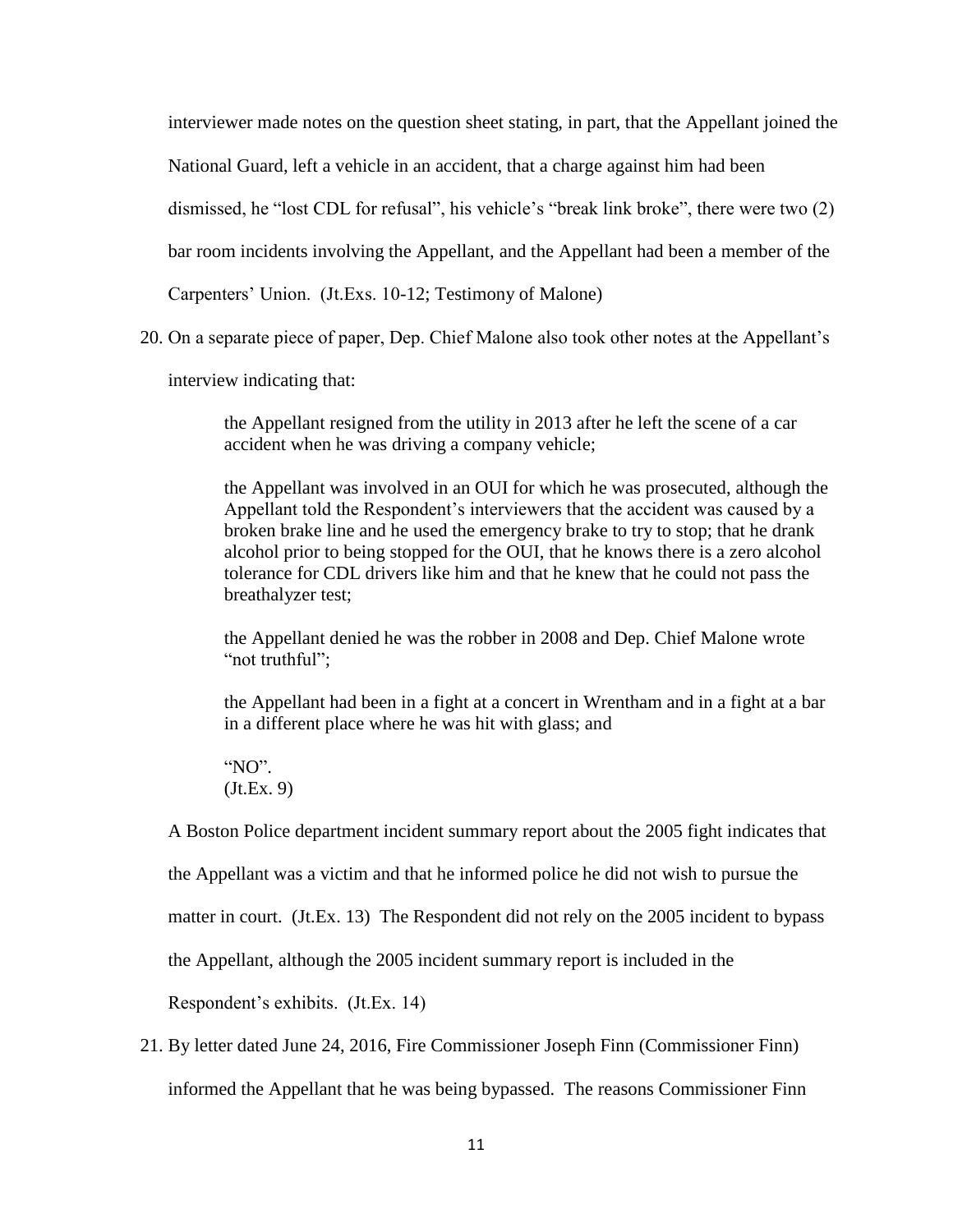provided included the Appellant's "poor employment history"; 2008 larceny (felony) charge which the Appellant said resulted from a misidentification and the Appellant used someone else's name; 2001 disorderly conduct charge; driving record, including the refusal to take a breathalyzer test and loss of the Appellant's CDL license for a year<sup>9</sup>; failure of a field sobriety test during an OUI stop; failure to disclose in his application that he left his job at the utility in connection with leaving the scene of an accident; and military demotion following an argument, which the Appellant failed to explain. (Jt.Ex.

14)

22. The Appellant timely filed the instant appeal. (Administrative Notice)

# DISCUSSION

*Applicable Civil Service Statutes and Rules*

The authority to bypass a candidate for original appointment to a permanent civil service

position is set forth in G.L. c. 31, s. 27, which states, in pertinent part:

If an appointing authority makes an original or promotional appointment from a certification of any qualified person other than the qualified person whose name appears highest, and the person whose name is highest is willing to accept such appointment, the appointing authority shall immediately file with the administrator a written statement of his reasons for appointing the person whose name was not highest.

Id.

 $\overline{\phantom{a}}$ 

Upon an appeal, the appointing authority has the burden of proving by a preponderance

of the evidence that the reasons stated for the bypass are justified. Brackett v. Civil Serv.

Comm'n, 447 Mass. 233, 241 (2006). Reasonable justification is established when such an

<sup>&</sup>lt;sup>9</sup> The Appellant's RMV driving record appears to be lengthy, having twenty-three (23) entries but seventeen (17) of the twenty-three (23) indicate that either the Appellant or his employers requested a copy of his driving record at various times, not motor vehicle infractions or accidents, and that six (6) of the entries relate to the Appellant's refusal to take the breathalyzer test in Connecticut in 2014, the suspension of his license in 2014 and the reinstatement of his license in 2015.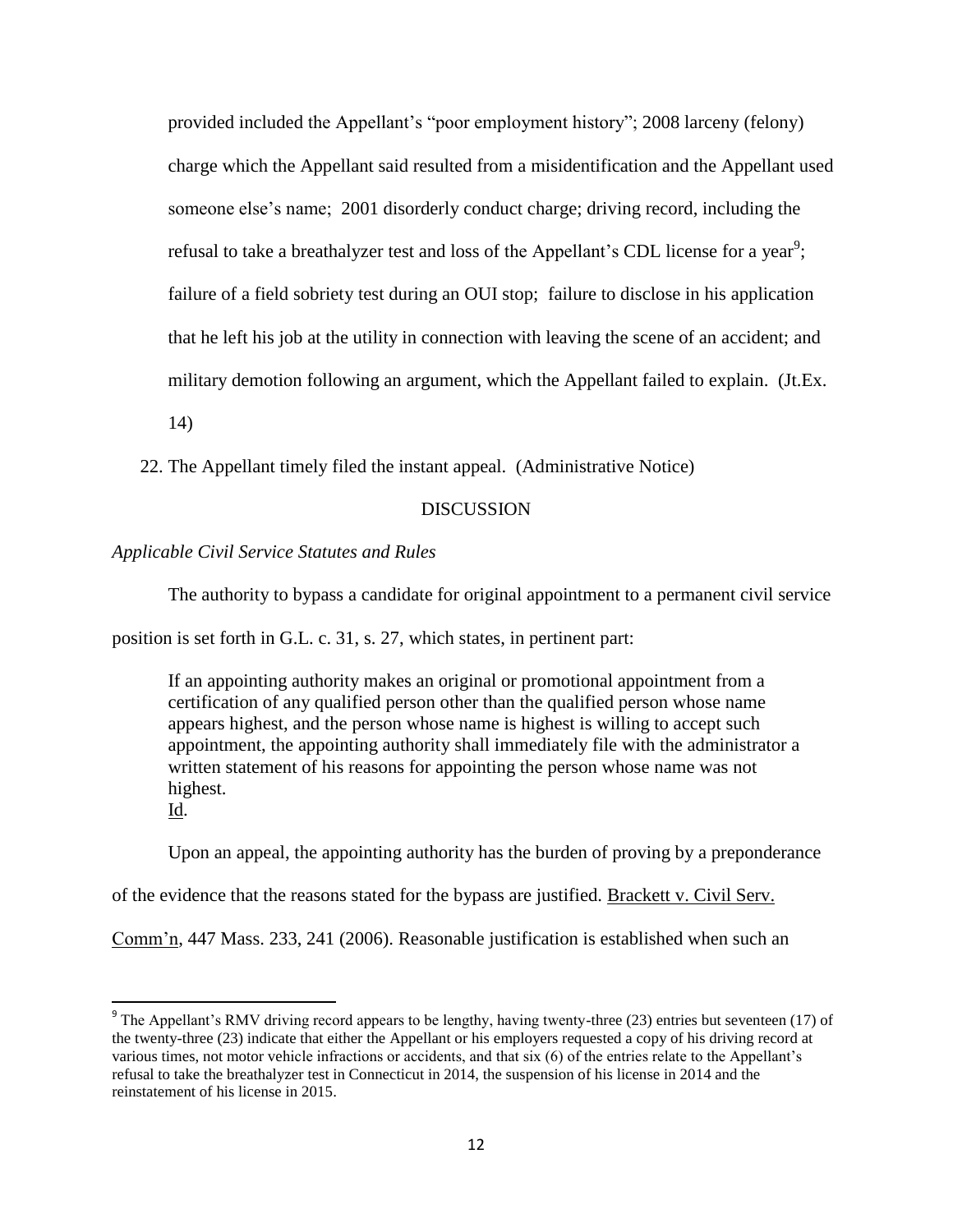action is "done upon adequate reasons sufficiently supported by credible evidence, when weighed by an unprejudiced mind, guided by common sense and correct rules of law." Comm'rs of Civil Serv. v. Municipal Ct., 359 Mass. 211, 214 (1971) (quoting Selectmen of Wakefield v. Judge of First Dist. Ct. of E. Middlesex, 262 Mass. 477, 485 (1928)). An appointing authority may use any information it has obtained through an impartial and reasonably thorough independent review as a basis for bypass. *See* City of Beverly v. Civil Serv. Comm'n, 78 Mass.App.Ct. 182, 189 (2010).

"In its review, the commission is to find the facts afresh, and in doing so, the commission is not limited to examining the evidence that was before the appointing authority." City of Beverly, 78 Mass.App.Ct. at 187 (quoting City of Leominster v. Stratton, 58 Mass.App.Ct. 726, 728, *rev. den*., 440 Mass. 1108 (2003)). "The commission's task, however, is not to be accomplished on a wholly blank slate." Falmouth v. Civil Serv. Comm'n, 447 Mass. 814, 823 (2006). "[T]he commission does not act without regard to the previous decision of the town, but rather decides whether "there was reasonable justification for the action taken by the appointing authority in the circumstances found by the commission to have existed when the appointing authority made its decision." Id. at 824 (quoting Watertown v. Arria, 16 Mass.App.Ct. 331, 334, *rev. den*., 390 Mass. 1102 (1983)). As a result, "the commission owes substantial deference to the appointing authority's exercise of judgment in determining whether there was 'reasonable justification' shown." City of Beverly, 78 Mass.App.Ct. at 188.

"In making that analysis, the commission must focus on the fundamental purposes of the civil service system – to guard against political considerations, favoritism, and bias in governmental employment decisions . . . ." City of Cambridge v. Civil Serv. Comm'n., 43 Mass.App.Ct. 300, 304, *rev. den*., 426 Mass. 1102 (1997)(citing Murray v. Second Dist. Court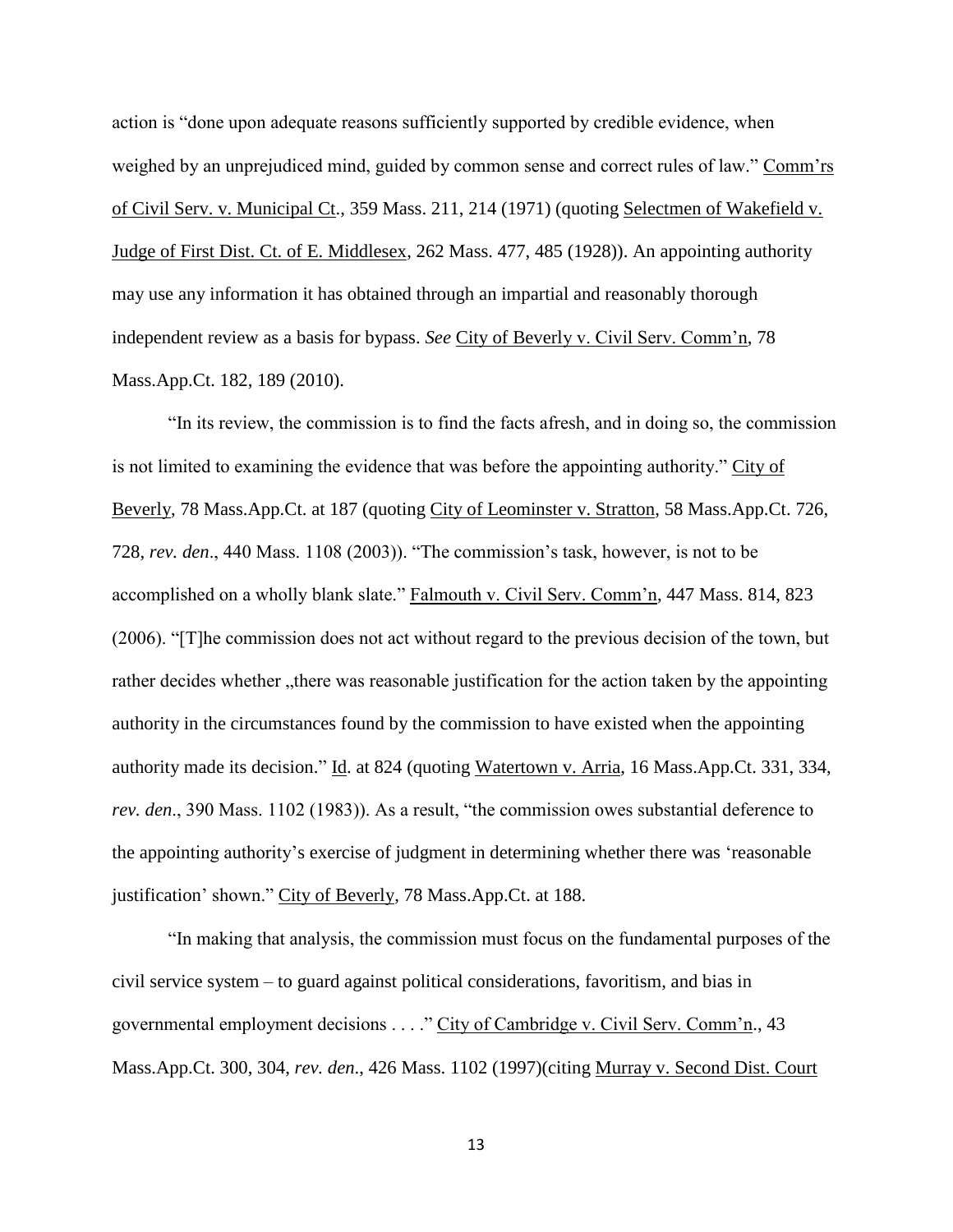of E. Middlesex, 389 Mass. 508, 514 (1983); Kelleher v. Personnel Adm'r. of the Dept. of Personnel Admin., 421 Mass. 382, 387 (1995); Police Comm'r. of Boston v. Civil Serv. Comm'n., 22 Mass.App.Ct. 364, 370, *rev. den*., 398 Mass. 1103 (1986)). "When there are, in connection with personnel decisions, overtones of political control or objectives unrelated to merit standards or neutrally applied public policy, then the occasion is appropriate for intervention by the commission." City of Cambridge, 43 Mass.App.Ct. at 304. "It is not within the authority of the commission, however, to substitute its judgment about a valid exercise of discretion based on merit or policy considerations by an appointing authority." Id. (citing Sch. Comm'n. of Salem v. Civil Serv. Comm'n., 348 Mass. 696, 698-99 (1965); Debnam v. Belmont, 388 Mass. 632, 635 (1983); Comm'r. of Health & Hosps. of Boston v. Civil Serv. Comm'n., 23 Mass.App.Ct. 410, 413 (1987)).

### *Analysis*

The Respondent has established by a preponderance of the evidence that it had reasonable justification to bypass the Appellant in 2016. Specifically, the Respondent had reasonable justification to bypass the Appellant based on his leaving the scene of a car accident in which he was driving his employer's (the utility's) vehicle in Connecticut in 2013, his OUI in 2014, and his demotion in the military. With respect to the charge of leaving the scene of an accident, there is no notation in the Appellant's Massachusetts driving record or CORI in this regard. In addition, there is no specific question in the Respondent's employment application directly related to this aspect of his driving record. However, in the section of the Respondent's employment application related to prior employment, when asked to explain the reason he left the employ of the utility, the Appellant wrote simply "resigned" (sic). Asked in the Respondent's application if he was ever "disciplined or asked to resign from any job in the last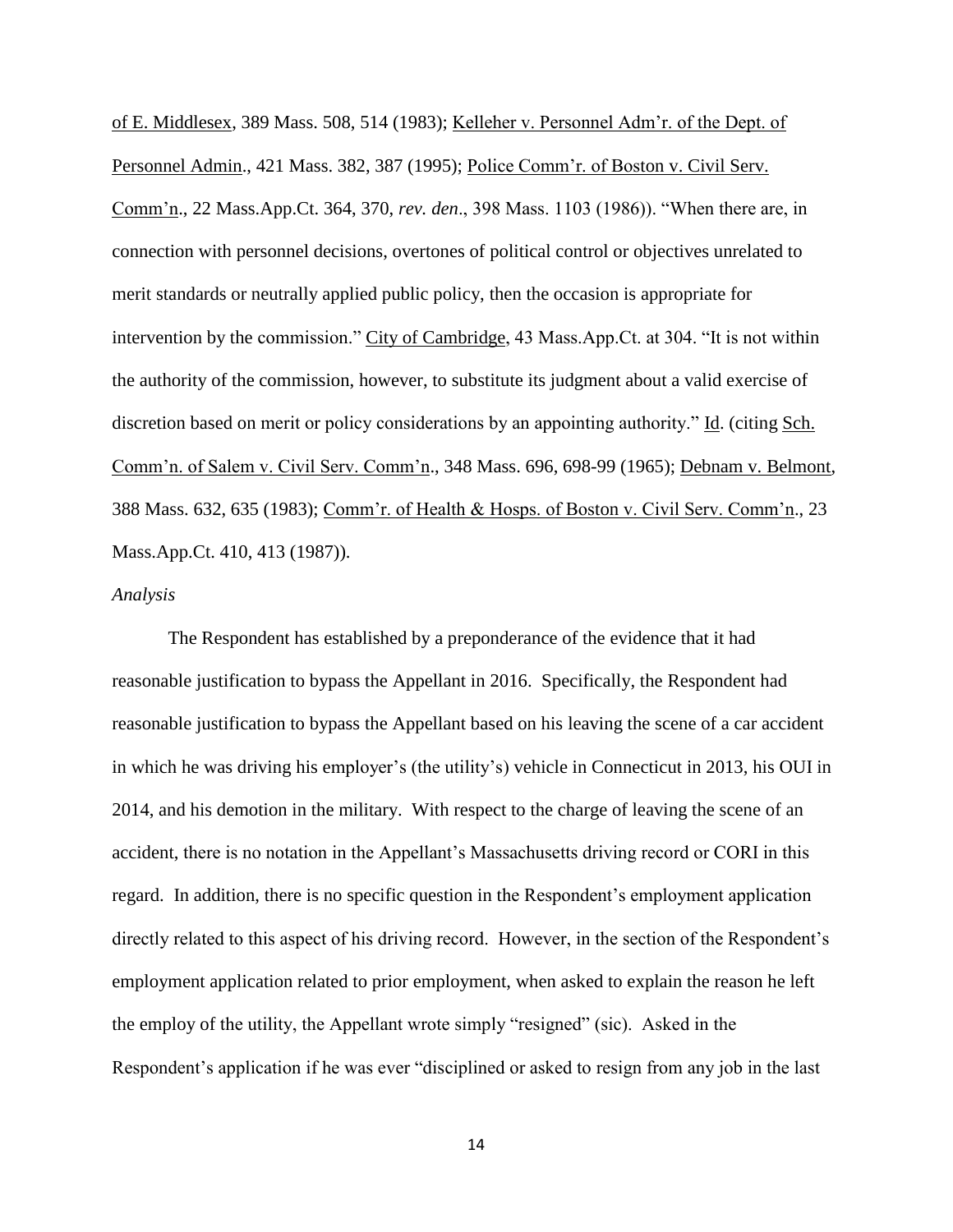seven years? If yes, supply details (continue on additional pages, if necessary)", the Appellant wrote only, "I resigned from [the utility] in 2013", providing no details. Jt.Ex. 2. It was not until the background investigator met with the Appellant at his home that the investigator learned that the Appellant resigned from the utility because of the allegation that he had left the scene of the accident while driving one of its vehicles. The Appellant denied to the Respondent's investigator that he had left the scene of the accident, saying only that his union representative at the utility suggested he resign, instead of being fired. At the Commission hearing, the Appellant admitted that he left the scene, although he asserted there was no car damage, and admitted that it was a bad decision for him to leave the scene. Firefighters must be able to safely and responsibly operate fire department vehicles in highly stressful situations. The Respondent was reasonably justified to be concerned that the Appellant would not be able to safely and responsibly operate fire department vehicles in view of his decision to leave the scene of an accident only two (2) years prior to his application for employment in the Boston Fire Department.

The Appellant's OUI added justification for his bypass. To his credit, the Appellant reported the OUI in Connecticut in his application for employment at the Boston Fire Department and that he lost his CDL for year and his standard driver's license for six (6) months for refusing a breathalyzer test when he was stopped for OUI. Jt.Exs. 2, 8; Testimony of Appellant. However, the OUI occurred in 2014, only one (1) year prior to the 2015 firefighter exam that the Appellant took in connection with this appeal. His CDL license was not reinstated until 2015, the same year as the exam. Although firefighters are not required to obtain a CDL, the Appellant also lost his standard license for six (6) months just months prior to the firefighter exam. At the investigator's home meeting with the Appellant, the Appellant confirmed that he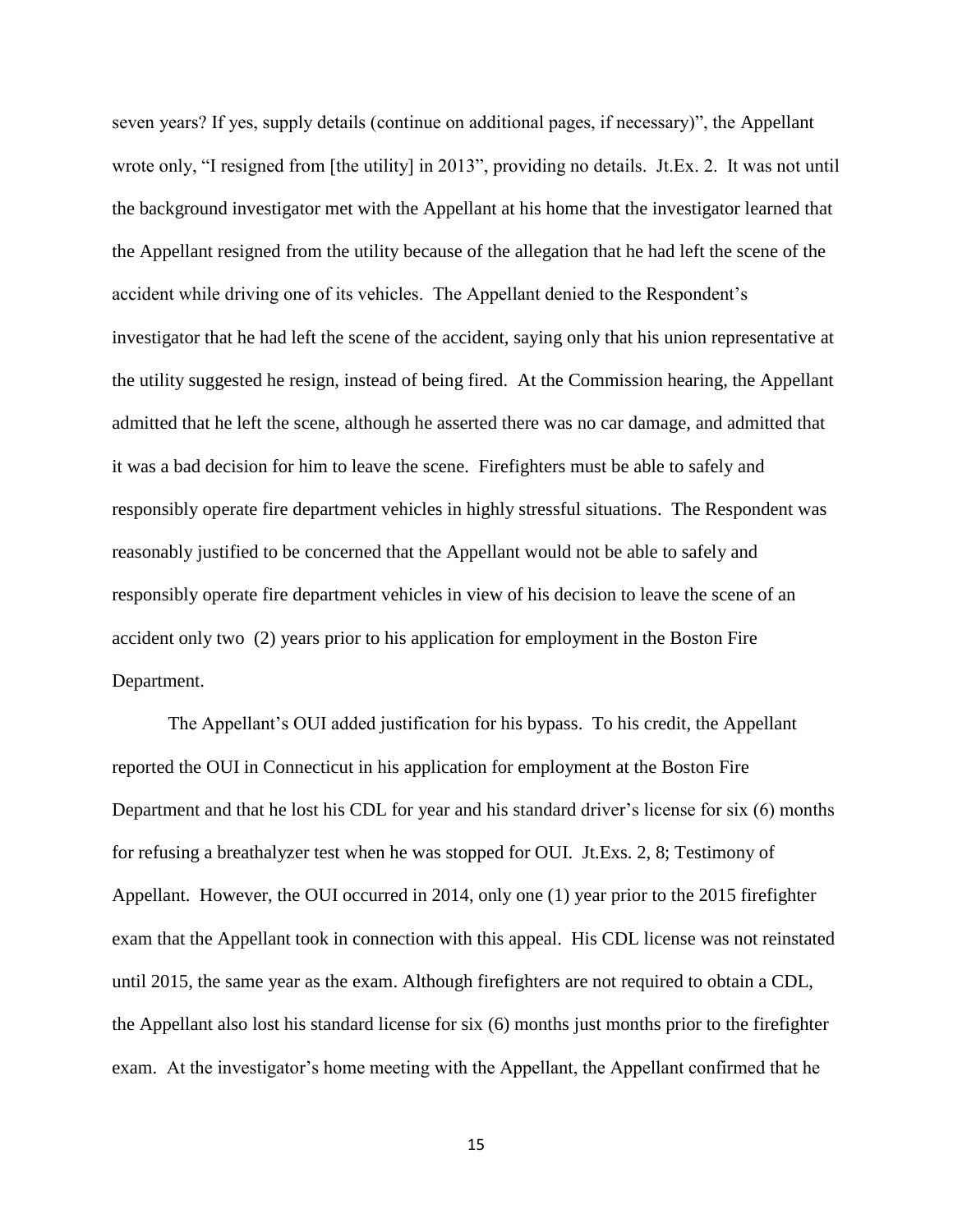refused the breathalyzer and disclosed that he failed the police field sobriety test. At his interview with Dep. Chief Malone, et al, the Appellant admitted that he drank alcoholic beverages earlier in the day that he was stopped for an OUI, he knew that there is a zero tolerance of alcohol for CDLs, and that, therefore, he knew he could not pass the breathalyzer test. However, at the same interview the Appellant attempted to deny that he was operating under the influence of alcohol, asserting that his car swerved because the brake line in his car was broken and he used the emergency brake to try to stop. While the Appellant's comments about the OUI are inconsistent, his RMV driving record is clear: his license was revoked in 2014 based on his refusal to take the breathalyzer test. The OUI provided further justification for bypassing the Appellant.

The Appellant's military record also added justification for his bypass. The Respondent's application specifically asks applicants who have served in the military if they were disciplined while in service. The Appellant replied "yes" and added, "I had an argument and my rank was dropped to PFC." Jt.Ex. 2. When asked by the Respondent's investigator what kind of argument had occurred, the investigator reported that the Appellant responded, "it was a disagreement. He did not elaborate." Jt.Ex. 2. At the Commission hearing, the Appellant testified that he had had a verbal argument with a Staff Sergeant while in the service but that he could not recall what the argument was about. The Boston Fire Department is a paramilitary organization and requires members of the Department to follow orders of superiors to ensure appropriate functioning of the Department, especially under frequent, highly stressful circumstances. While the Appellant's discharge was honorable, his argument with a superior was significant enough to result in his demotion. Although the Appellant's military service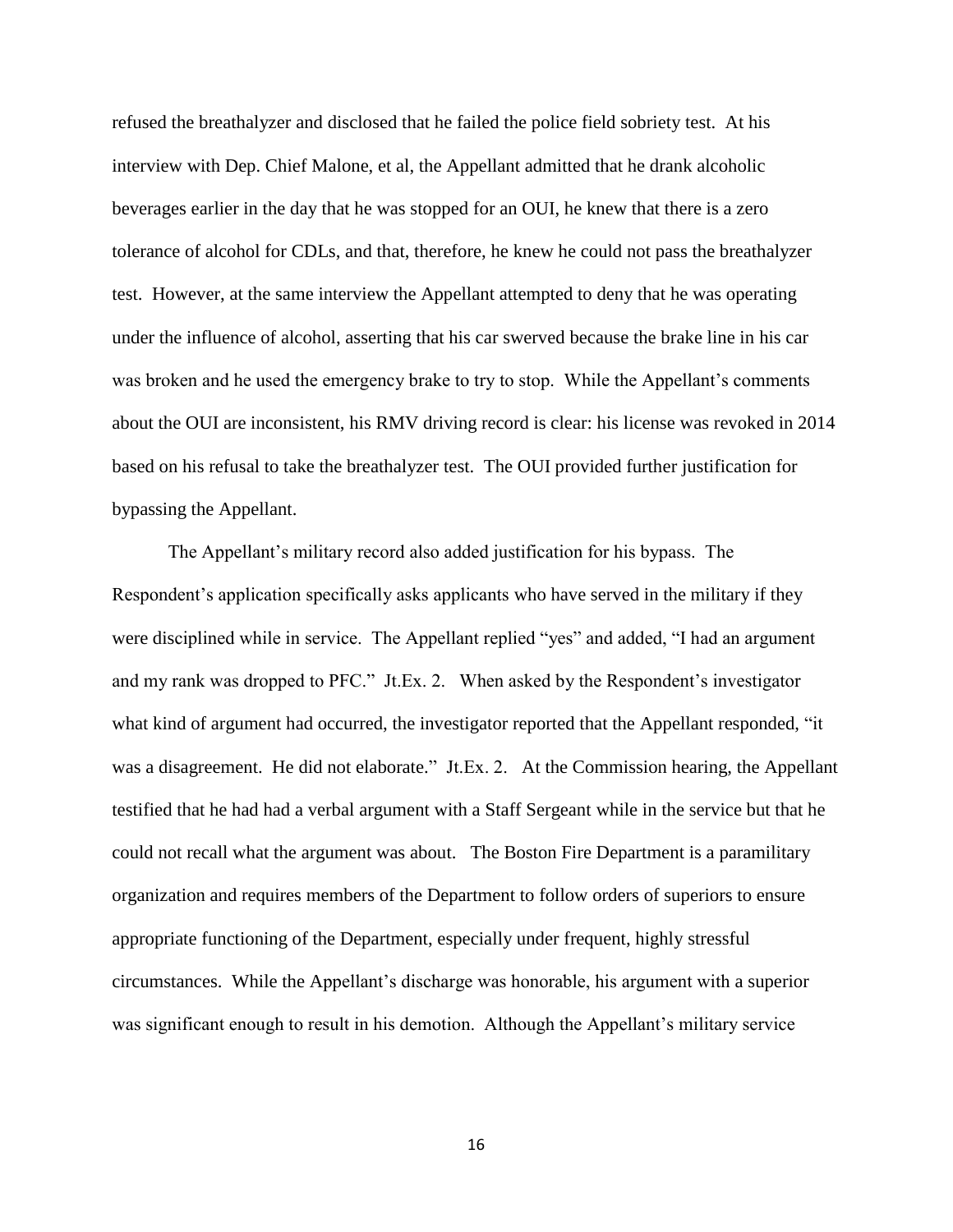ended approximately a decade prior to the bypass, it was a valid matter for the Respondent to take into consideration in deciding whether it should hire or bypass the Appellant.

The Appellant's resignation from the utility in connection with his decision to leave the scene of an accident and his OUI and the resulting loss of his licenses for lengthy periods, coming within one (1) or two (2) years of taking the 2015 the firefighter exam, provide reasonable justification for the Respondent's decision to bypass the Appellant. Although the Appellant's military demotion occurred years ago, it provided further justification for the bypass given the paramilitary nature of a fire department, which requires its members to obey orders, not argue, for their own and public safety. Moreover, when the investigator asked the Appellant what kind of argument he had had in the military, the Appellant said only that it was a disagreement and provided no further explanation. Thus, the Appellant's military demotion and failure to provide additional information in that regard further provide reasonable justification for bypassing the Appellant.

The Respondent did not establish by a preponderance of the evidence that it had reasonable justification to bypass the Appellant based on the 2001and 2008 criminal matters.<sup>10</sup> As noted in the Commission's decision in Benevento v. Springfield Fire Department, 24 MCSR  $144 (2011)^{11}$ ,

 $\overline{a}$ 

<sup>&</sup>lt;sup>10</sup> The Respondent produced a Boston Police Incident Summary Report for an incident in 2005 in which the Appellant was the victim of an assault and battery. The bypass letter sent to the Appellant does not rely on the 2005 incident report.

 $11$  I have applied the Commission's caselaw with respect to firefighter candidates as it existed at the time the instant appeal was filed. *See, e.g.,* Benevento v. Springfield Fire Department, 24 MCSR 144 (2011). Subsequently, in 2018, the Commission ruled in Docket No. G1-15-70 that a fourteen (14)-year old continuance without a finding (CWOF) regarding a criminal court case was not reasonable justification for bypassing the *police officer* candidate although his driving record provided reasonable justification therefor. The candidate appealed to the Superior Court, which upheld the Commission's decision regarding the CWOF but remanded the case to the Commission as to the question whether the candidate's driving record provided reasonable justification for the bypass. Suffolk Superior Court, C.A. No. 1784CV00999 (Feb. 9, 2018). While on remand, the candidate and the Boston *Police* Department submitted a joint request for relief for the candidate, which was allowed by the Commission and the court case was dismissed. Later in 2018, in Docket No. G1-17-194 the Commission ruled that the Boston Police Department did not provide reasonable justification to bypass the candidate by relying on: 1) a sixteen (16)-year old admission to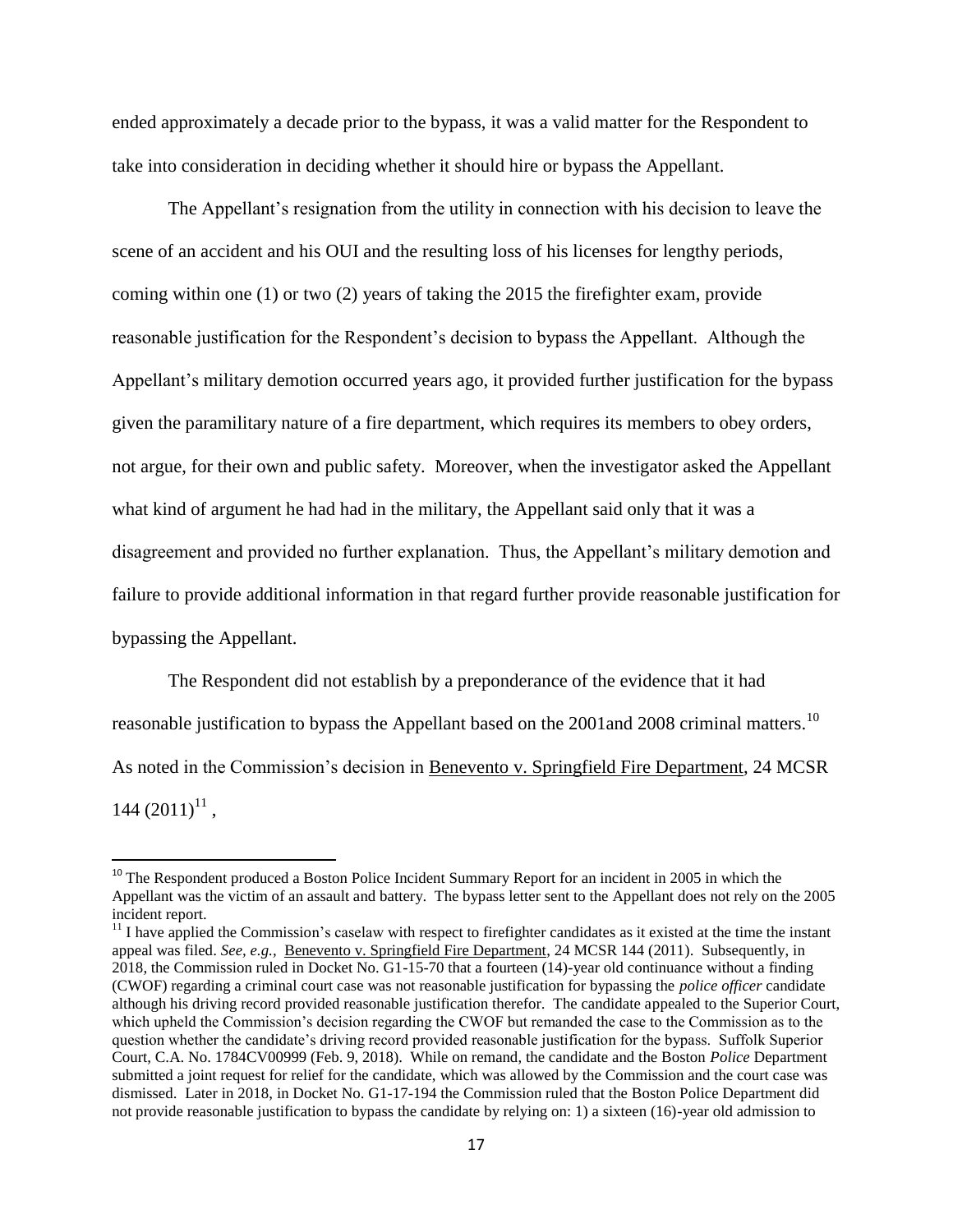There is no question that a firefighter must be honest, trustworthy, and dependable in order to properly perform the duties required of a public safety official generally. *E.g*., Matthews v. City of Boston, 22 MCSR 450, 452 (2009). As such, a candidate's criminal background is a serious and legitimate concern for an appointing authority. "The Commission has long held that an applicant's arrest record, even in the absence of a conviction, is entitled to some weight by the appointing authority in making its decision." Labriola v. Town of Stoneham, 25 MCSR 36, 38 (2012) (citing Thames v. Boston Police Dep't., 17 MCSR 125, 127 (2004); Soares v. Brockton Police Dep't., 14 MCSR 109, 110 (2001); Brooks v. Boston Police Dep't., 12 MCSR 19, 20 (1999); Frangie v. Boston Police Dep't., 7 MCSR 252, 253 (1994). While the Commission recognizes that an appointing authority has considerable discretion in selecting a candidate for appointment, the appointing authority must still meet its burden of proving there was "reasonable justification" for its action. Cambridge v. Civil Serv. Comm'n., 43 Mass.App.Ct. 300, 304, *rev. den*., 426 Mass. 1102 (1997). However, the time period in which criminal matters may be considered in the hiring of public safety employees is not without end. Id.

As further noted in Benevento v. Springfield Fire Department, *infra*, there are statutory

provisions relating to candidates for certain civil service employment and criminal conduct.

Various statutes bar employment of a person as a police officer who has been convicted of a

felony. *See* G.L. c. 31, s. 50 and G.L. c. 41, s. 96A. However, such statutes do not apply to

firefighters and the Respondent has not established that the Appellant has been convicted of a

felony.

 $\overline{\phantom{a}}$ 

Further, the Respondent's reliance on the 2001 and 2008 criminal matters is flawed.

First, the Respondent's employment application form asks the candidates to indicate if they have "ever" been convicted of a felony, if they have been convicted of a misdemeanor within the last five (5) years ("other than a first conviction for drunkenness, simple assault, speeding, minor traffic violations, affray or disturbance of the peace"), and if they have been convicted of a misdemeanor (other than drunkenness, etc.) more than five (5) years ago that resulted in a jail

sufficient facts to a charge of felony larceny by that candidate, which charge was dismissed in 2018 after that candidate was granted a new trial; and 2) the candidate's limited driving infractions without considering that that candidate's job required him to frequently drive his clients and that the Police Department had recently requested that the Commission grant relief to another candidate with a worse driving record.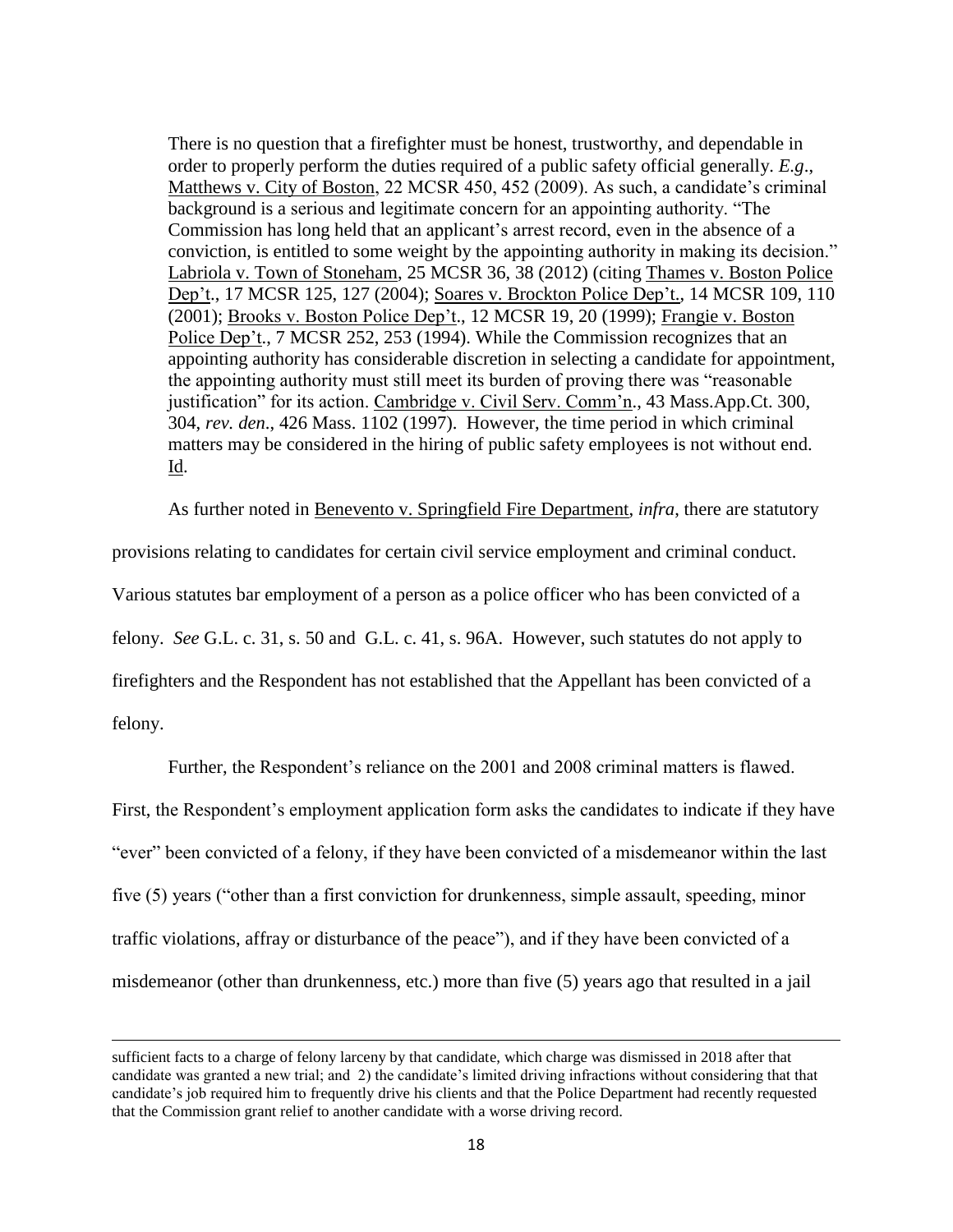sentence "from which [they] were released within the last five years". Jt.Ex. 2. However, G.L. c. 151B, s. 4 and 804 CMR 3.01 preclude employers from asking job candidates for their criminal record in employment applications. Second, although the Respondent produced for the record the Appellant's CORI, the only disposition information the CORI provides for the 2001 and 2008 charges is "non conviction". The Appellant testified at the Commission that in his 2001 disorderly charge, a misdemeanor, the case was continued without a finding for six (6) months, following which the case was dismissed. However, the 2001 charge was approximately fifteen (15) years old when he applied to be a Boston Firefighter and the charge is stale. In 2008, the Appellant was charged with larceny, a felony. The Respondent did not obtain any related court records to indicate the outcome in the 2008 charge. Instead, the Respondent produced a Boston Police incident report of the underlying incident, which states that the victim stated there were two (2) people involved in the larceny, one (1) of whom punched the victim. However, the incident report only indicates one suspect – the Appellant. The Appellant asserts that it was someone sharing his apartment at the time who accosted the victim and took his wallet, that his (the Appellant's) only involvement was to return the wallet days later. The incident report states that the victim specifically identified the Appellant from a photo array because of a unique scar on the Appellant's face. While it is accurate that the Appellant has a distinct facial scar, it is unclear if the victim recalled the Appellant's face because he saw him at the time he (the victim) was robbed or when the Appellant returned his wallet. In addition, there is no indication that a second suspect was identified and criminally charged. Further, the incident report states that the victim alleged that the suspect/s drove a dark car but the Appellant testified at the Commission that he had a beige car at the time. Moreover, the Appellant testified at the Commission that the larceny charge against him was dismissed when he went to court. In view of the uncertainties in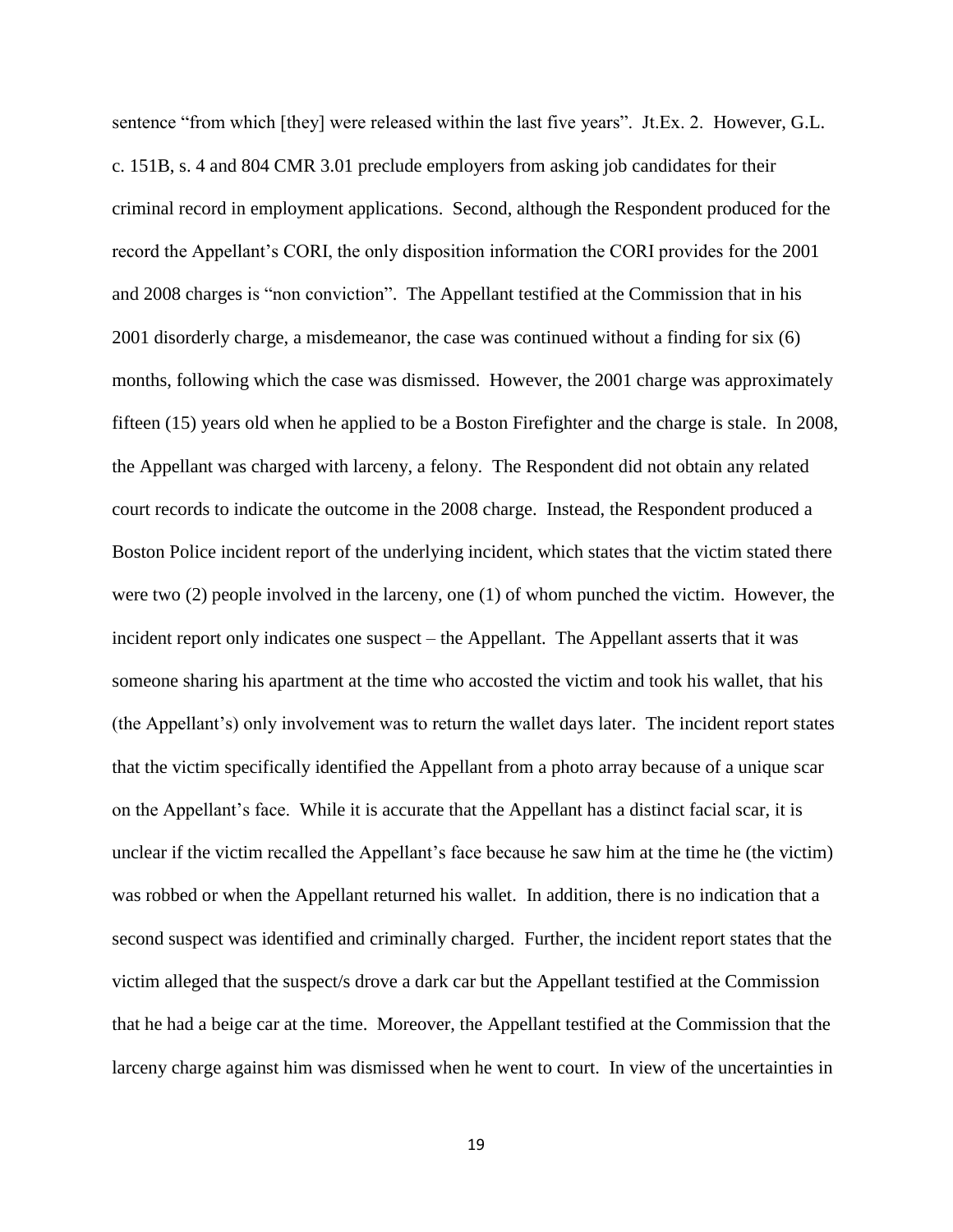this regard, the larceny charge does not provide reasonable justification for bypassing the Appellant, although it is closer in time to the Appellant's bypass.

The Respondent did not establish by a preponderance of the evidence that it had reasonable justification to bypass the Appellant based on the Appellant's "poor employment history". Jt.Ex. 14. Aside from the Appellant's resignation from the utility after leaving the scene of an accident, there is no indication in the record that he incurred discipline otherwise during his long-term employment at the utility that the investigator spoke to the Appellant's professional references at the utility. If the Respondent had concerns about the Appellant's layoffs from two (2) prior employers after relatively brief periods of employment, it could have contacted the Appellant's professional references or others at his former employers but there is no indication in the record that it did so. As a result, the Respondent did not establish by a preponderance of the evidence that the Appellant had a poor employment history.

## *Conclusion*

The Respondent established by a preponderance of the evidence that it provided reasonable justification to bypass the Appellant for the specific reasons identified herein. Therefore, the Appellant's appeal, docketed as G1-16-144, is hereby *denied*.

Civil Service Commission

*/s/ Cynthia A. Ittleman* Cynthia A. Ittleman Commissioner

By a vote of the Civil Service Commission (Bowman, Chairman; Camuso, Ittleman, Stein and Tivnan, Commissioners) on December 6, 2018.

Either party may file a motion for reconsideration within ten days of the receipt of this Commission order or decision. Under the pertinent provisions of the Code of Mass. Regulations, 801 CMR 1.01(7)(1), the motion must identify a clerical or mechanical error in this order or decision or a significant factor the Agency or the Presiding Officer may have overlooked in deciding the case. A motion for reconsideration does not toll the statutorily prescribed thirty-day time limit for seeking judicial review of this Commission order or decision.